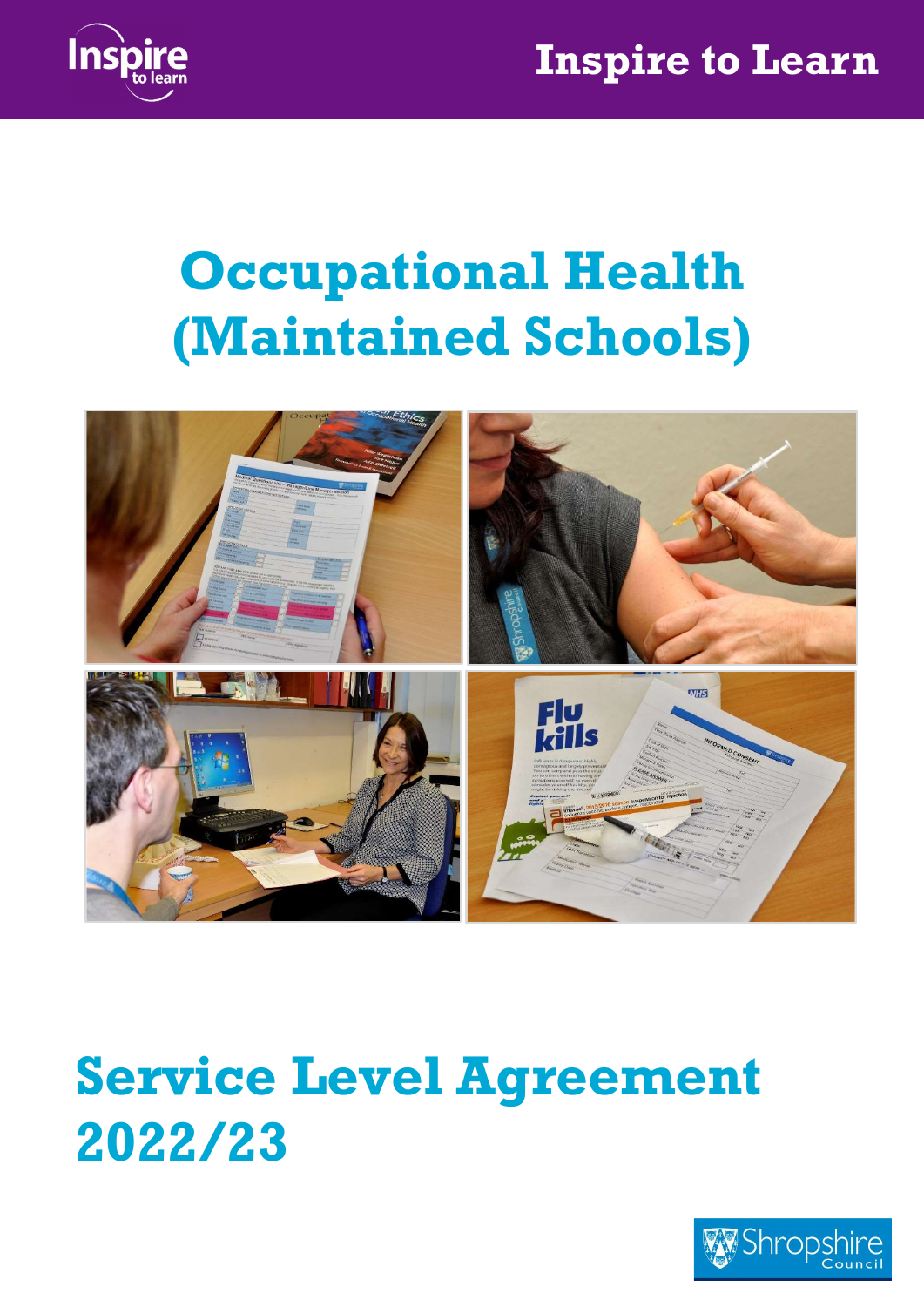

## Inspire to Learn

### Introduction from Service Lead

Dear Head teacher, Chair of Governors and School Business Manager

Welcome to the Service Schedule for Occupational Health (OH), which contains all the information you will need about our service.

The schedule is split into two parts; one for the core provision which is provided to you as part of the Council's Employer function and the other is a chargeable service which is payable through a 'Pay as You Use' rate.

#### Changes to Schedule includes:

Slight change to times to answer queries.

Slight change to vaccinations. Subject to vaccines being available and prices on request.

Occupational Health Physician (OHP) price increase to reflect new charges from OHP.

Slight change to costs for the acquisition of medical records, ill health retirement applications, health surveillance and HAVS assessment by an OHP.

We look forward to working with you.

#### Carol Fox

Occupational Health, Safety and Wellbeing Manager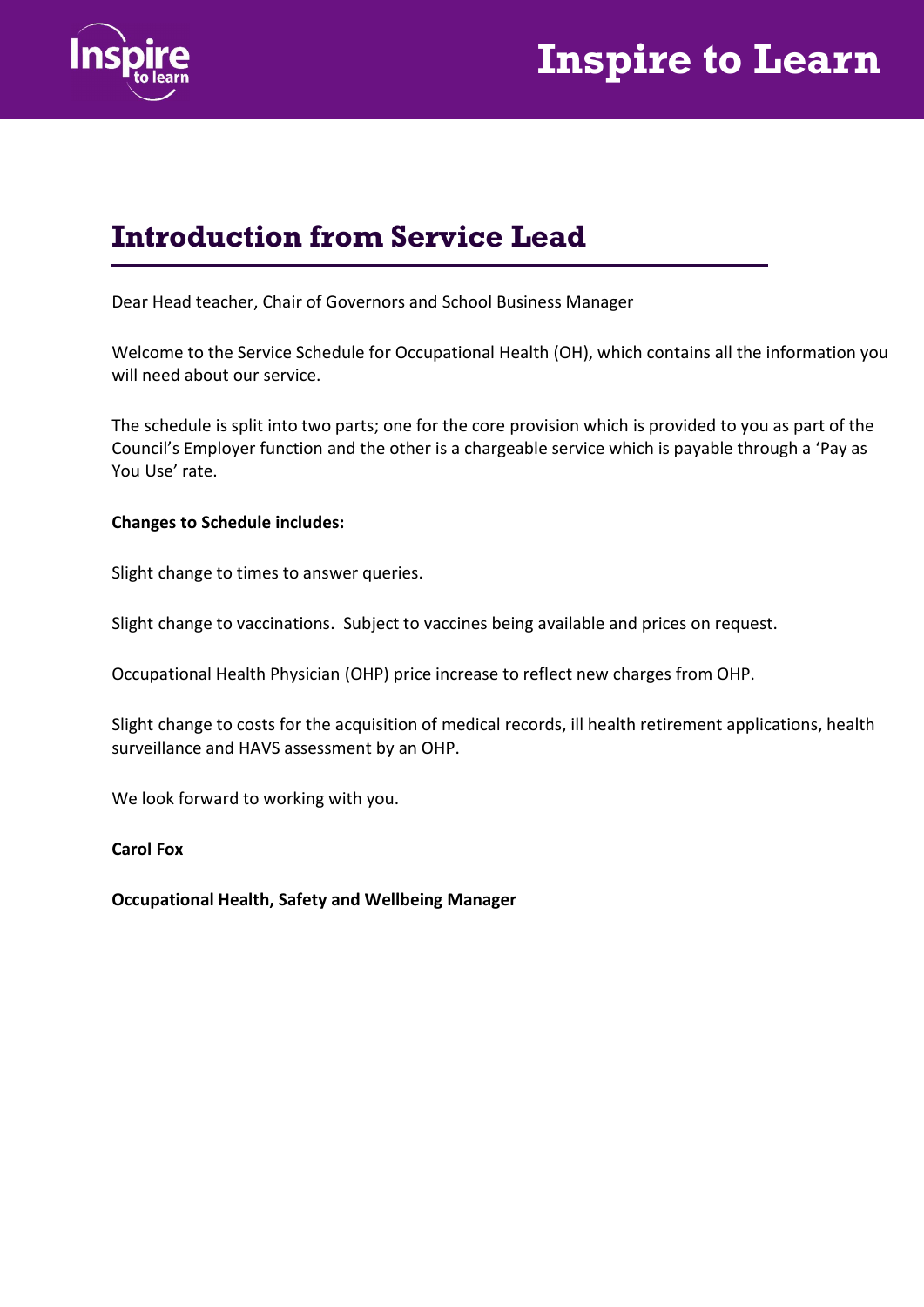

### Description of our service

The Occupational Health Service provides a wide range of services.

The Occupational Health Team is committed to providing a high quality comprehensive service to Schools. We will address the impact of work on health and health on work. We advise management to ensure they are complying with the relevant legislation and their duty of care to enable all staff to achieve their full capabilities at work.

Our aim is to provide a confidential, accessible and professional service. We strongly believe that communication and collaboration is the key to providing an excellent and effective service.

### **Staffing**

All Occupational Health medical staff are highly qualified health professionals and are members of their respective professional bodies, the Nursing and Midwifery Council, the General Medical Council and the Faculty of Occupational Medicine.

The Counselling Service is staffed by our preferred contractor.

Physiotherapy is carried out by our preferred contractor.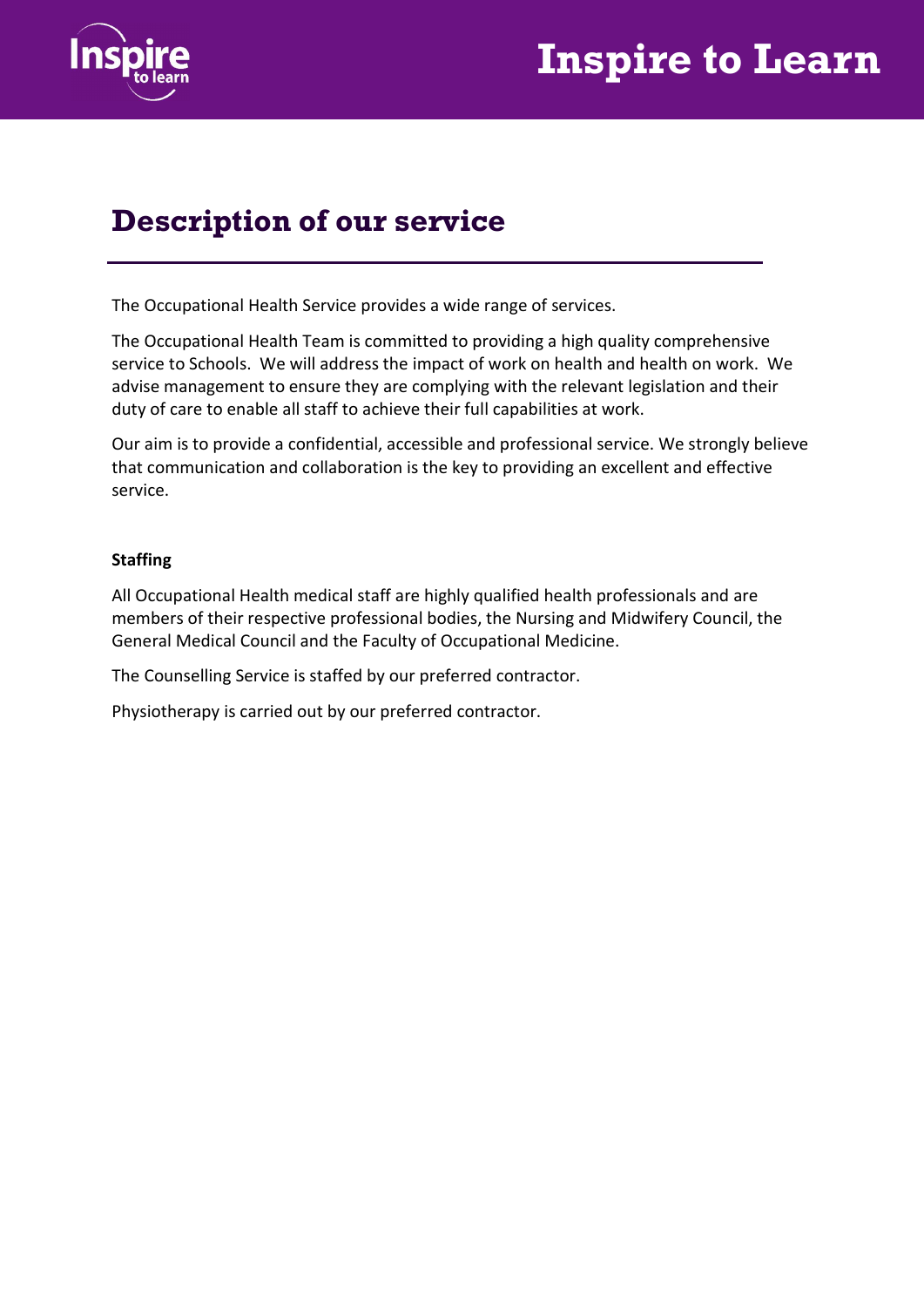



### Our Offer and Our Package

 Details of the various packages available for this service, including pay-as-you go options, are available upon request through our contact details.

A free (maximum 1 hour) consultation will be provided to scope and cost out the work required.

### Core Service

Our Core Service provides our customers with access to a high quality and comprehensive Occupational Health service. We can help address the impact of health-related matters at work and can advise managers to ensure they are compliant with all legislation.

| <b>Service Schedule</b>                                                                                                                                                                                                 |  |  |
|-------------------------------------------------------------------------------------------------------------------------------------------------------------------------------------------------------------------------|--|--|
|                                                                                                                                                                                                                         |  |  |
| Available to answer enquiries between 9.00 and 16.30 Monday to Friday.                                                                                                                                                  |  |  |
| Medical clearance of new job offers prior to commencement of employment on request,<br>medical questionnaire or medical interview if necessary. Medical clearance will not be<br>undertaken on posts already commenced. |  |  |
| Management medical referrals undertaken in line with your Sickness Absence Policy.                                                                                                                                      |  |  |
| Provision of advice on any rehabilitation measures in return to work cases and<br>redeployment issues.                                                                                                                  |  |  |
| Occupational Health Advice at case conferences on request.                                                                                                                                                              |  |  |
| Gather and prepare medical information for retirement on the grounds of<br>permanent incapacity in accordance with Local Government Pension Scheme<br>Regulations and Teacher's Pension Scheme.                         |  |  |
| Confidential and secure storage of medical records.                                                                                                                                                                     |  |  |
| Provide early intervention and support to managers and employees facing problems or<br>crisis, which could affect their work.                                                                                           |  |  |
| Liaising with other health professionals, i.e. GP or Consultant to support the employer in<br>the referral.                                                                                                             |  |  |
| Access to confidential Counselling Services. The sessions are chargeable and the cost of<br>each session is to be met by the School. For costs, see A3 and A4 on the following pages.                                   |  |  |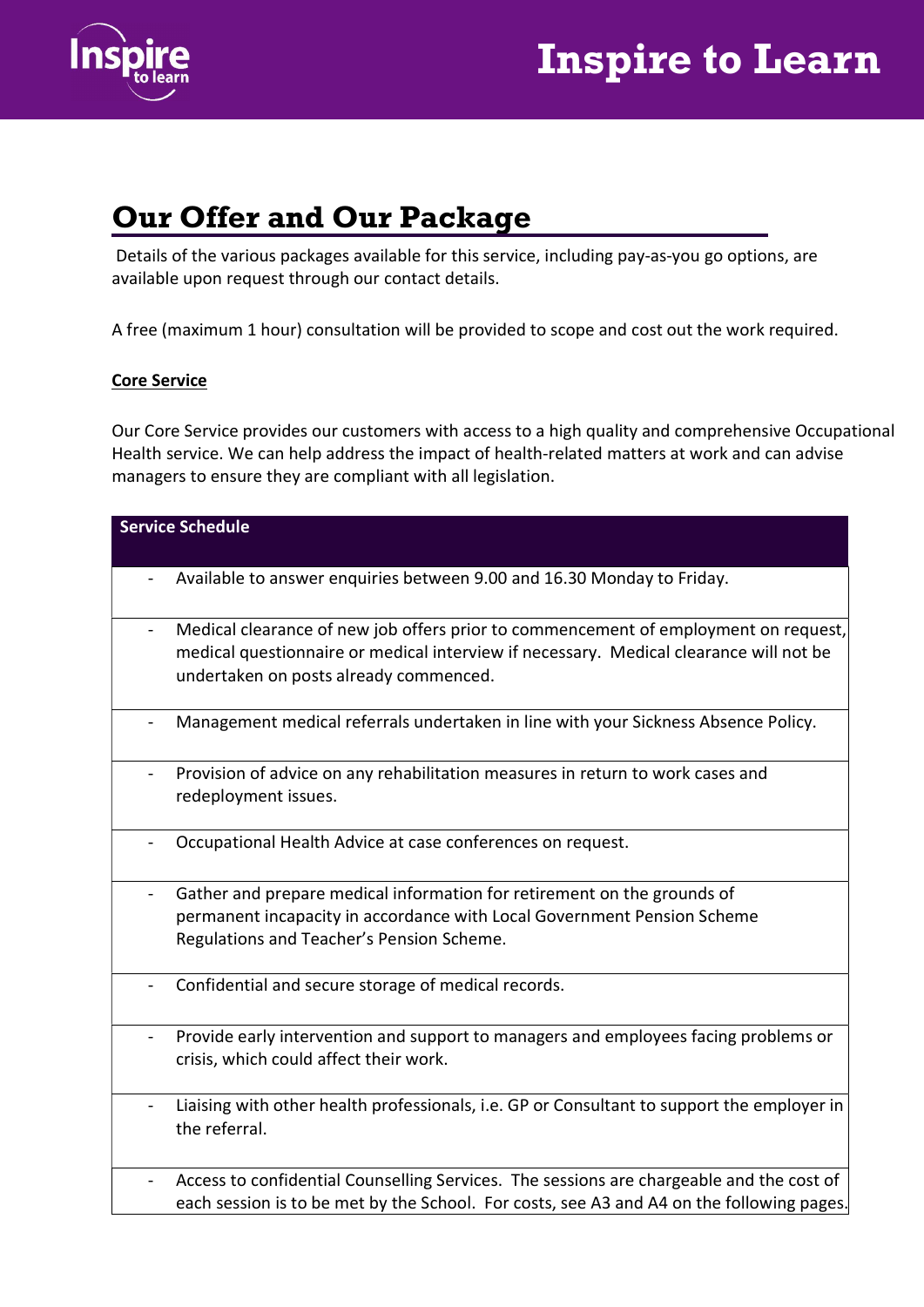



### Additional chargeable services

Additional services will be billed at point of delivery. The following services will be available on request:

| Ref.           | <b>Service</b>                                                                                                                                                                                                                                                                                                                                                                                                                    | Cost per hour<br>(unless otherwise stated)                                                                                                                                                |
|----------------|-----------------------------------------------------------------------------------------------------------------------------------------------------------------------------------------------------------------------------------------------------------------------------------------------------------------------------------------------------------------------------------------------------------------------------------|-------------------------------------------------------------------------------------------------------------------------------------------------------------------------------------------|
| A1             | Writing to the GP or Specialist for medical reports<br>is only required in some circumstances, e.g.<br>for ill health retirements or the management of<br>difficult cases. The cost will be invoiced directly<br>to the School.                                                                                                                                                                                                   | Cost to be provided on<br>request. This can range<br>from £50 upwards<br>based on what is charged by the<br>GP practice or Specialist.                                                    |
| A2             | Ill Health retirement referral undertaken by the<br>Council's Occupational Health Physician including<br>deferred benefits request.<br>*If the OHP is deemed not to be independent to<br>the case an alternative OHP will be appointed<br>from the Council's Registered OHP List.<br>There may be additional costs in these<br>circumstances. This will be agreed between the<br>School and OH before the referral is progressed. | rom £400.00 per employee<br>including admin costs if our own<br>OHP is used<br>Price on application if an external<br>OHP is required because OHP's<br>vary in price due case complexity. |
| A <sub>3</sub> | Provision of Counselling Sessions. The<br>employee will contact the service directly and<br>confidentially. No names will be disclosed under<br>any circumstances. Learning and Skills will be<br>invoiced. (P11)                                                                                                                                                                                                                 | N/A as charges met by Learning and<br><b>Skills</b>                                                                                                                                       |
| A4             | Access to the EPS (Educational Psychology Service)<br>The employee will contact the service directly and<br>confidentially. No names will be disclosed under<br>any circumstances. (P11)                                                                                                                                                                                                                                          | £83 per hour.<br>Learning and Skills will pay the first<br>£48 and your School will be<br>charged a 'top up' <b>£35</b> for this<br>service.                                              |
| <b>A5</b>      | Physiotherapy - Co-ordination and management<br>of referrals to the physiotherapy service.                                                                                                                                                                                                                                                                                                                                        | £50 for initial visit,<br>£30 for follow up                                                                                                                                               |
| A6             | Provision of Health Surveillance by OHA as follows:<br>Hand Arm Vibration, initial and annual<br>screen.<br>Hand Arm Vibration, clinical assessment<br>by OHP<br>Spirometry (lung function test)                                                                                                                                                                                                                                  | Price per appointment.<br>£40<br>£350<br>£40                                                                                                                                              |
|                |                                                                                                                                                                                                                                                                                                                                                                                                                                   | £40                                                                                                                                                                                       |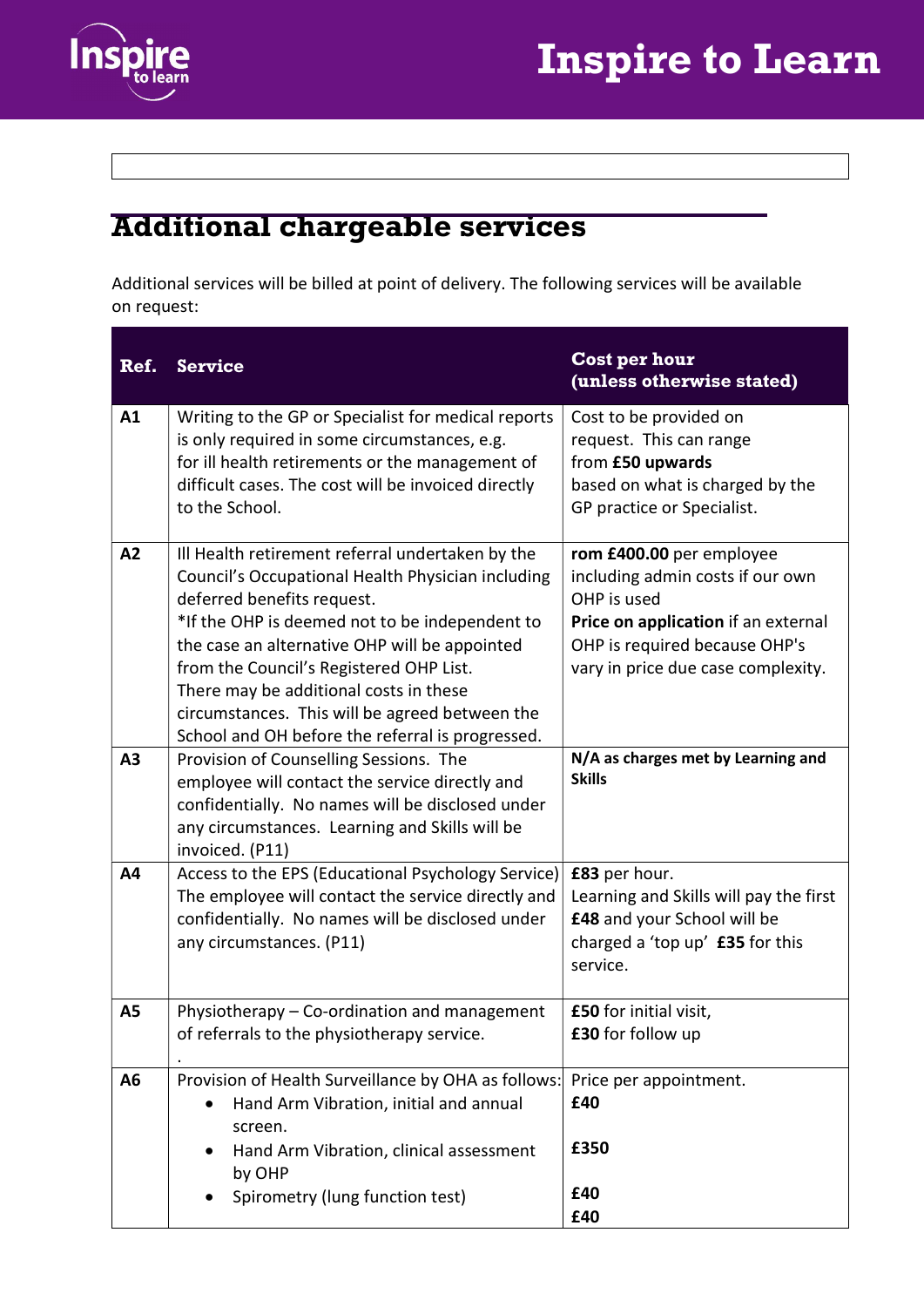## Inspire to Learn



| Ref. | Service                                          | Cost per hour<br>(unless otherwise stated) |
|------|--------------------------------------------------|--------------------------------------------|
|      | Audiometric screening                            | £40                                        |
|      | Skin assessment                                  | £40                                        |
|      | Food Handlers skin assessment                    |                                            |
| A7   | Vaccinations                                     |                                            |
|      | Hepatitis B (Subject to available vaccines)      | On request                                 |
|      | Seasonal Flu (Subject to available vaccines)     |                                            |
| A8   | If a School or employee fails to provide         | <b>£40</b> for Non-Attendance at Medical   |
|      | reasonable notice (24 hours) for not             | Appointments.                              |
|      | attending for an appointment                     |                                            |
|      | on more than one occasion for the same referral, |                                            |
|      | a Non-Attendance Charge will be applied          |                                            |
|      | and the School will be invoiced.                 |                                            |

## Individual responsibilities of our staff

| <b>Roles</b>                                                             | <b>Contact details</b>                                              | <b>Responsibilities</b>                                                                                                                                                                                                                                                                  |
|--------------------------------------------------------------------------|---------------------------------------------------------------------|------------------------------------------------------------------------------------------------------------------------------------------------------------------------------------------------------------------------------------------------------------------------------------------|
| Occupational<br><b>Health, Safety</b><br>and Wellbeing<br><b>Manager</b> | Carol Fox<br>Carol.fox@shropshire.gov.<br><u>uk</u><br>01743 252814 | Specific areas of responsibility include:<br>Health and Safety Team<br>Occupational Health Team<br>Provide leadership and management<br>$\bullet$<br>support to both teams.<br>To review contractual agreements, when<br>$\bullet$<br>necessary.<br>Manage feedback from customers.<br>٠ |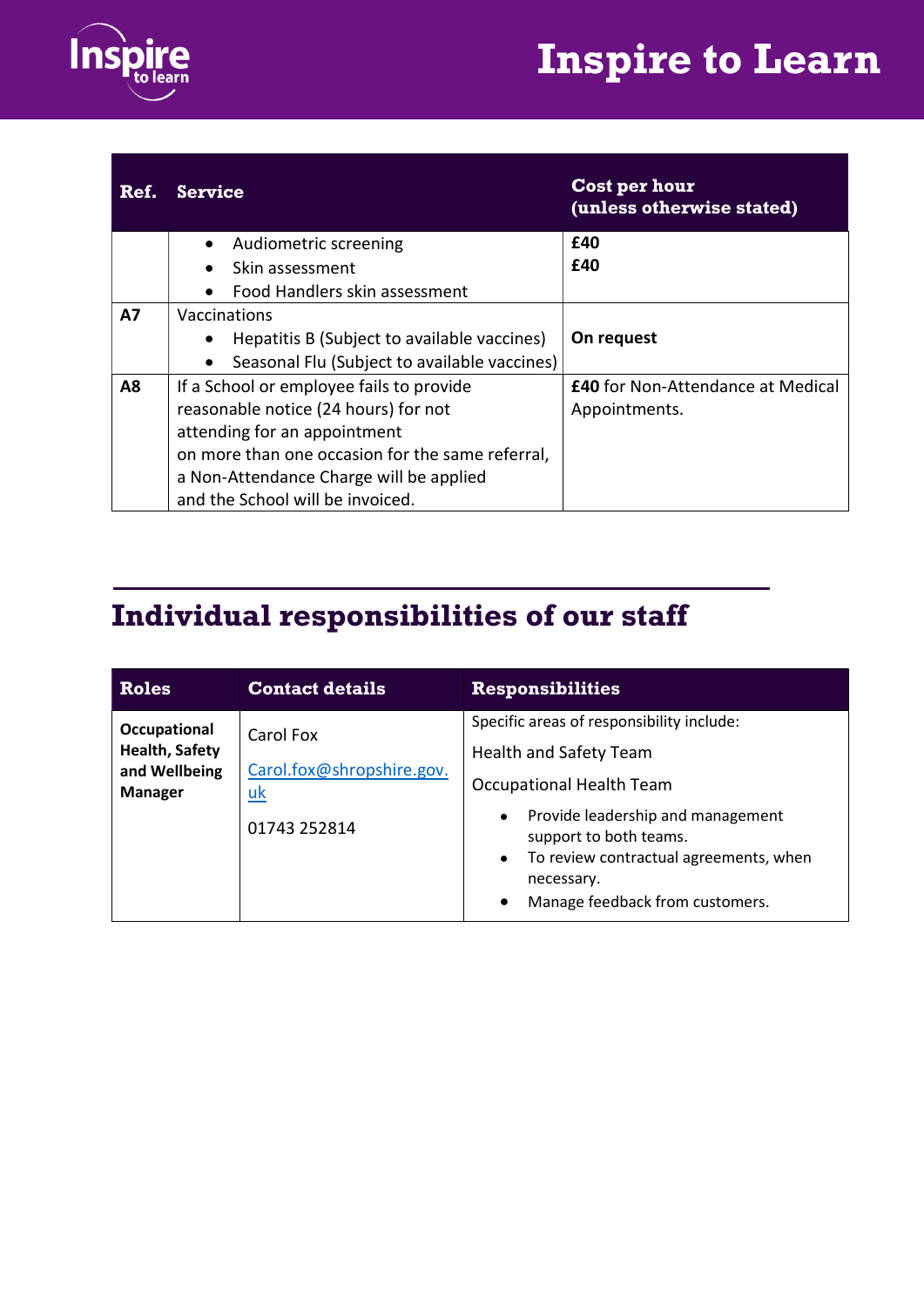



| <b>Senior</b><br>Occupational<br><b>Health Adviser</b>                                   | Karen Del-Manso<br>karen del-<br>manso@shropshire.gov.uk<br>01743 257778                                                         | Line manager for occupational health<br>staff<br>Clinical lead<br>Provide support for occupational<br>health staff<br>Manage feedback from customers                                                                                                                                                                                                                                                                                                                                                                                                                                                                                                                                                                                                                                                                                                                                                                                                                                                                                       |
|------------------------------------------------------------------------------------------|----------------------------------------------------------------------------------------------------------------------------------|--------------------------------------------------------------------------------------------------------------------------------------------------------------------------------------------------------------------------------------------------------------------------------------------------------------------------------------------------------------------------------------------------------------------------------------------------------------------------------------------------------------------------------------------------------------------------------------------------------------------------------------------------------------------------------------------------------------------------------------------------------------------------------------------------------------------------------------------------------------------------------------------------------------------------------------------------------------------------------------------------------------------------------------------|
| <b>Occupational</b><br><b>Health</b><br><b>Advisors (OHA)</b>                            | Jannette Morris<br>Jan.morris@shropshire.gov.uk<br>01743 252833<br>Di Kesterton<br>Di.kesterton@shropshire.gov.uk<br>01743252833 | To provide impartial, confidential<br>$\bullet$<br>occupational health advice to<br>managers and employees on health<br>issues affecting or having the<br>potential to affect work and work<br>issues affecting health.<br>Sickness absence referrals. Advice for<br>$\bullet$<br>managers and support to employees.<br>To gather and prepare medical<br>information for ill health retirements<br>for the Occupational Health Physician<br>to provide medical opinion.<br>To assess and review medical<br>information for recruitment purposes.<br>Health surveillance for work activities<br>on completion of a risk assessment.<br>Immunisation and vaccination<br>programmes (where applicable)<br>Referral for fast-track physiotherapy<br>$\bullet$<br>to our preferred provider.<br>Health promotion - supporting<br>employees maintain good physical<br>and mental wellbeing.<br>To maintain employee medical<br>records in accordance with<br>professional and legal guidelines.<br>To maintain OH policies and<br>documentation. |
| Occupational<br><b>Health</b><br><b>Technical</b><br><b>Support</b><br><b>Assistants</b> | <b>Clare Eaves</b><br>Agi Clark<br>01743 252833<br>occupationalhealth@shropshire.<br>gov.uk                                      | First point of contact for OH.<br>$\bullet$<br>Undertake all aspects of OH<br>administration.<br>Maintain secure occupational<br>health records.                                                                                                                                                                                                                                                                                                                                                                                                                                                                                                                                                                                                                                                                                                                                                                                                                                                                                           |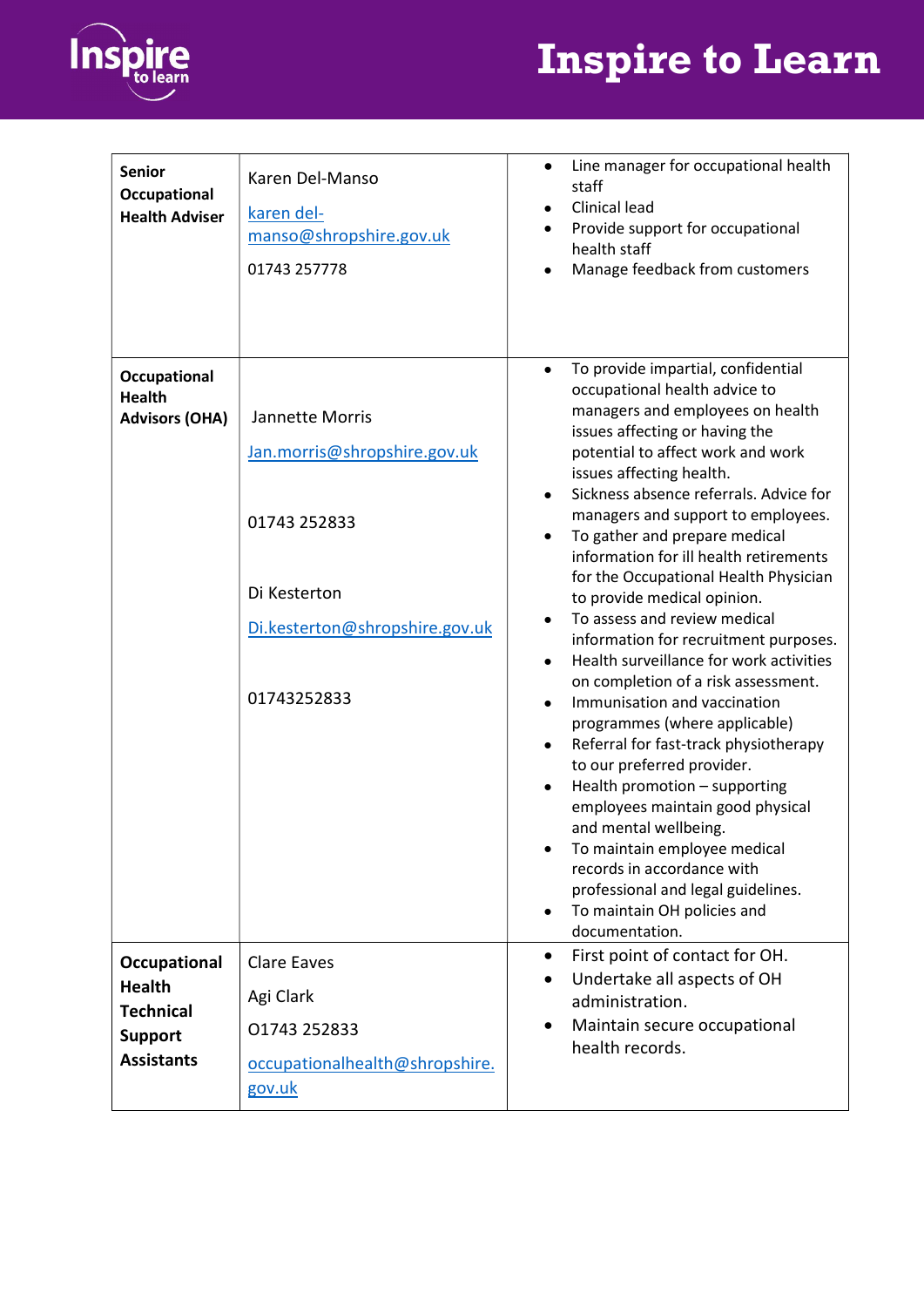



| Occupational<br><b>Health</b><br>Physician | Healthwork Ltd<br>Other Independent OHP from<br>Council's Registered List when<br>necessary. |  | Provide a monthly clinic for the<br>provision of Occupational Health<br>Physician Support.<br>To provide Clinical Supervision. |
|--------------------------------------------|----------------------------------------------------------------------------------------------|--|--------------------------------------------------------------------------------------------------------------------------------|
|--------------------------------------------|----------------------------------------------------------------------------------------------|--|--------------------------------------------------------------------------------------------------------------------------------|

### Our obligations and requirements

### What we will do for you:

| Ref.           |                                                                                                                                                                                      |  |  |
|----------------|--------------------------------------------------------------------------------------------------------------------------------------------------------------------------------------|--|--|
| <b>P1</b>      | Be available to respond to enquiries between 9.00 and 16.30 Monday to Friday.                                                                                                        |  |  |
| P <sub>2</sub> | Medical clearance of all new job offers prior to commencement of employment on<br>request, by medical questionnaire or medical interview if necessary.                               |  |  |
| P <sub>3</sub> | Management referrals undertaken in line with the Sickness Absence Policy.                                                                                                            |  |  |
| <b>P4</b>      | Provision of advice on employee rehabilitation measures in return-to-work cases and<br>redeployment issues.                                                                          |  |  |
| <b>P5</b>      | Occupational health advice available at case conferences on request.                                                                                                                 |  |  |
| <b>P6</b>      | Collate medical information for retirement on the grounds of permanent incapacity in<br>accordance with Local Government Pension Scheme Regulations and Teacher's Pension<br>Scheme. |  |  |
| P7             | Confidential and secure storage of medical records.                                                                                                                                  |  |  |
| P <sub>8</sub> | Provide early intervention and support to managers and employees facing difficulties,<br>which could affect their work.                                                              |  |  |
| P <sub>9</sub> | Liaising with multi-disciplinary teams to manage referral, if indicated                                                                                                              |  |  |
| <b>P10</b>     | In some circumstances, a referral will be made direct to the Occupational Health<br>physician in more complex cases.                                                                 |  |  |
| P11            | Access to a confidential Counselling Services. Four sessions available, with two<br>additional sessions on approval from OH medical staff (Costs under A3 and A4).                   |  |  |
| P12            | Triage for fast-track access to a Physiotherapy Service.                                                                                                                             |  |  |
| P13            | Provision of Health Surveillance undertaken by the Occupational Health Advisor, e.g.,<br>Hand Arm Vibration, Spirometry (lung function test), Audiometric screening, etc.            |  |  |

### What we require from you…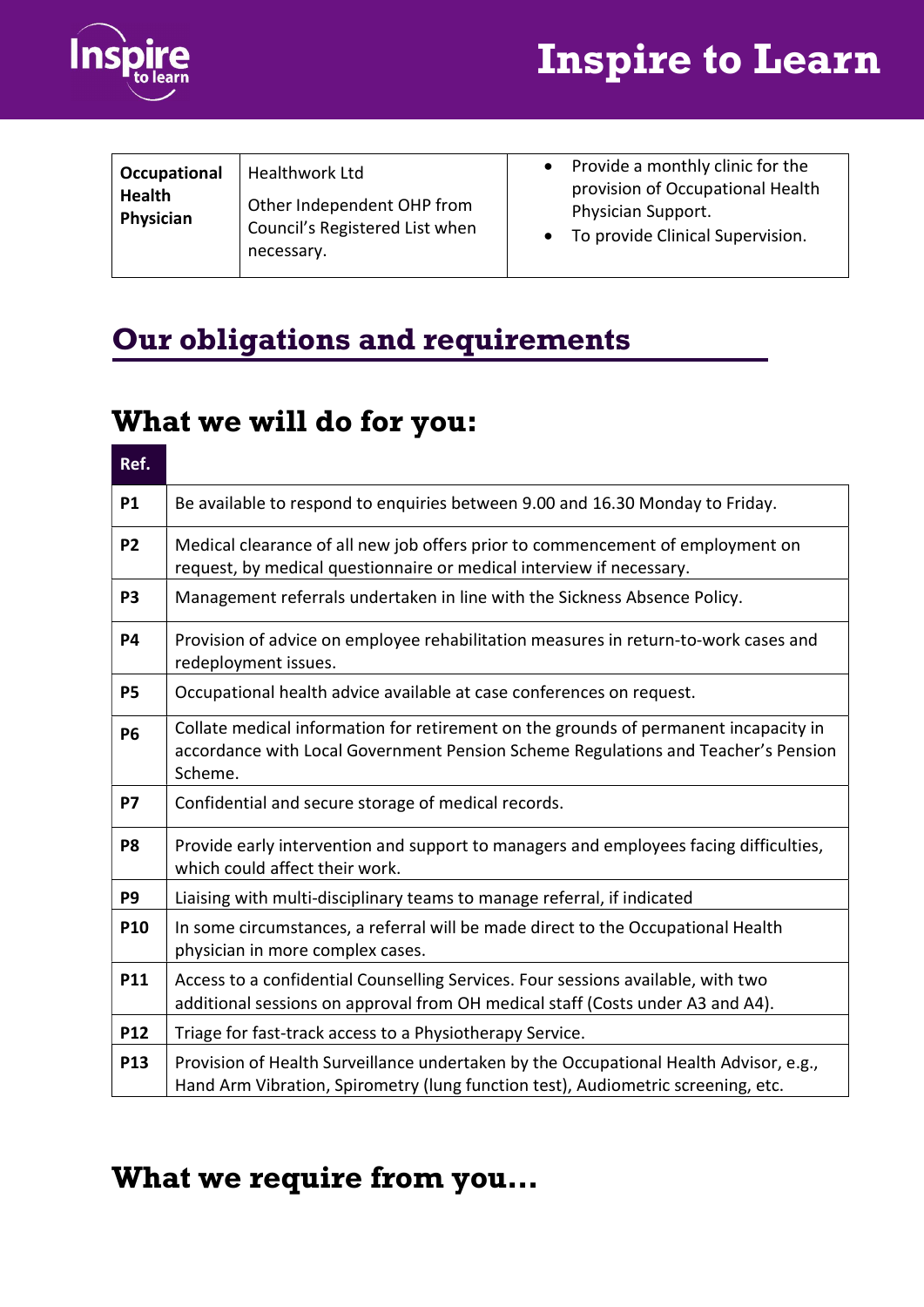## Inspire to Learn



| Ref.           |                                                                                                                                                                                                                                                                                                         | <b>Date</b><br>required (if<br>applicable) |
|----------------|---------------------------------------------------------------------------------------------------------------------------------------------------------------------------------------------------------------------------------------------------------------------------------------------------------|--------------------------------------------|
| C1             | Provide prompt and accurate information on request                                                                                                                                                                                                                                                      |                                            |
| C <sub>2</sub> | All paperwork to be completed in an accurate and timely manner.                                                                                                                                                                                                                                         |                                            |
| C <sub>3</sub> | To ensure medical information is provided prior to commencement of<br>employment                                                                                                                                                                                                                        |                                            |
| C <sub>4</sub> | To adhere to all relevant Health, Safety and Wellbeing policies relating to<br>the customer's staff                                                                                                                                                                                                     |                                            |
| C <sub>5</sub> | All referrals made by management (not individual employees) must<br>make the employee aware of the referral and the reasons for the<br>referral. The referral must include a fully completed referral form, the<br>employee's job description, person specification and up to date sickness<br>records. |                                            |
| C6             | Medical questionnaires submitted for a post offer job are required to be<br>submitted before the applicant commences the new post.                                                                                                                                                                      |                                            |

### Key Performance Indicators (KPIs)

|     | <b>Ref</b> Description of KPI             | <b>Target</b> | <b>Tolerances</b>  |
|-----|-------------------------------------------|---------------|--------------------|
| 3.0 | <b>SERVICE DELIVERY TIME</b>              |               |                    |
| 3.1 | Employment medicals returned within 5     | 95%           | $R = 8$ days       |
|     | days.                                     |               | $A = 6$ to 7 days  |
|     |                                           |               | $G = 5$ days       |
| 3.2 | Initial appointment sent within 5 days    | 90%           | $R = 8$ days       |
|     |                                           |               | $A = 6 - 7$ days   |
|     |                                           |               | $G = 5$ days       |
| 3.3 | First appointment seen within 14 days of  | 100%          | $R = 217$ days     |
|     | request                                   |               | $A = 15 - 16$ days |
|     |                                           |               | $G = 14$ days      |
| 3.4 | Reports back to Managers sent within 5    | 90%           | $R = 8$ days       |
|     | days after appointment                    |               | $A = 6 - 7$ days   |
|     |                                           |               | $G = 5$ days       |
| 3.5 | Health surveillance referrals seen within | 100%          | $R = 214$ days     |
|     | 10 days                                   |               | $A = 212$ days     |
|     |                                           |               | $G = 11$ days      |